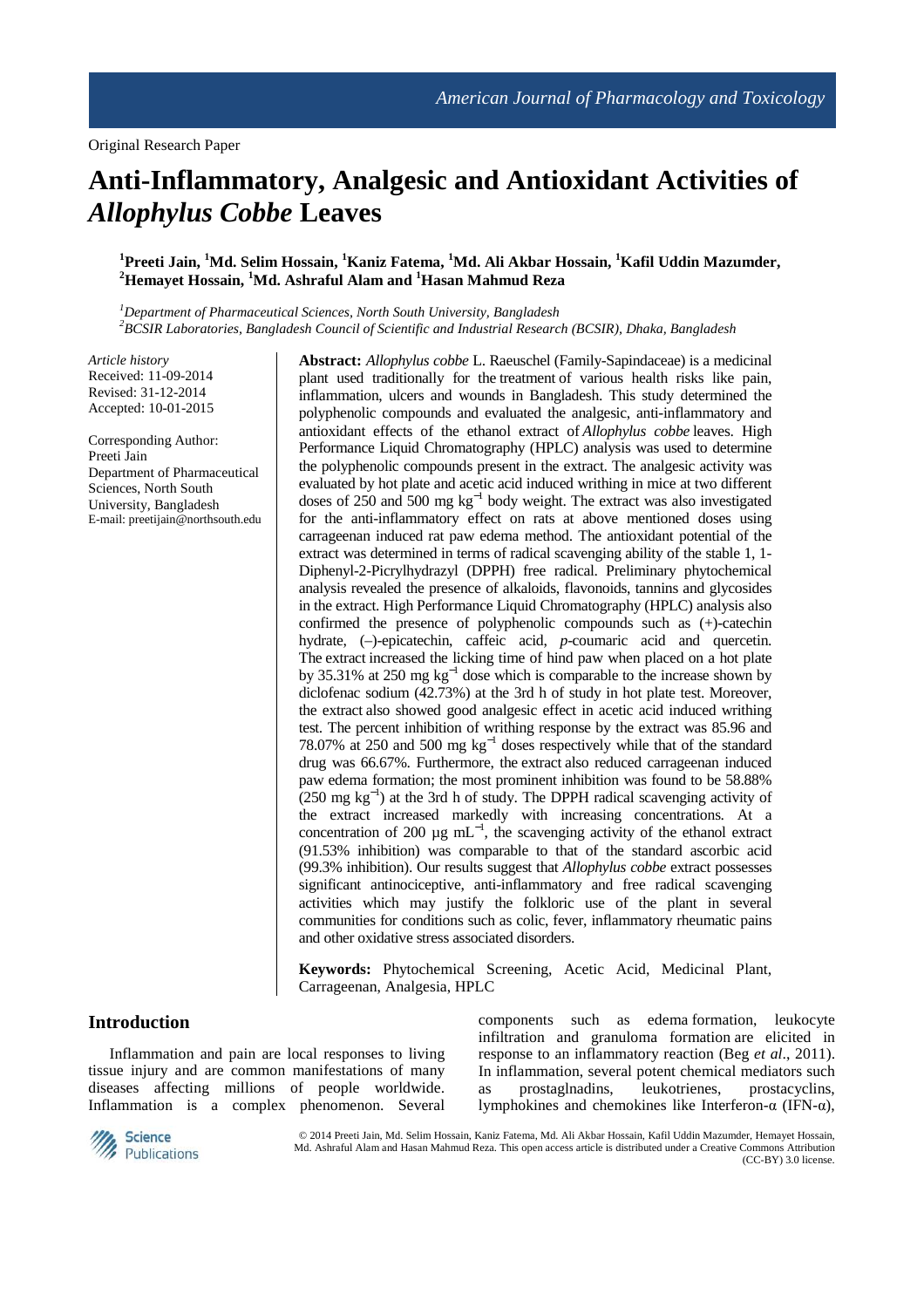Interleukin (IL)-1, IL-8, histamine, 5-Hydroxytryptamine (5-HT) and tissue necrosis factor- $\alpha$ are released in the inflamed tissues (Serhan and Savill, 2005). Many synthetic drugs, mainly Nonsteroidal Anti-Inflammatory Drugs (NSAIDs), steroidal drugs and immunosuppressant drugs are reported to be used for the treatment of inflammatory disorders. However, these drugs are not devoid of adverse effects and they are considered to be highly unsafe for long term treatment (MacLennan *et al*., 1996; Lanas, 2009). Nevertheless, the existing synthetic therapeutic agents are also expensive and not easily available to the rural people of developing world. On the other hand plant derived preparations are gaining much importance in therapeutical applications because they are cheap, easily available and have little side effects. Thus, the use of traditional medicine and medicinal plants in most developing countries has been widely observed for the treatment of various ailments including prevention and management of pain, inflammation and other oxidative stress associated diseases such as cancer, atherosclerosis, aging and neurodegenerative disorders (Beg *et al*., 2011; Jain *et al*., 2014).

*Allophylus cobbe* L. (Family-Sapindaceae) is a small shrub that grows wild in the hilly regions of Bangladesh. Different parts of this plant are used in traditional medicine in Bangladesh, India, Brazil and Nigeria. It showed antifeedant activity and is used as an antidiarrheal agent (Jayasinghe *et al*., 2003). Leaves are used to induce lactation in breast feeding mothers. Leaves and barks are used as a remedy for elephantiasis; decoctions are given in colic and as a drink to cure fever in children (Mandade and Sreenivas, 2012). Hot infusion of the root barks is also used for rheumatic pains. Recent scientific investigations suggest that *Allophylus cobbe*  possesses strong antimicrobial (Islam *et al*., 2012), antiulcer (Dharmani *et al*., 2005) and anti-osteoporosis activities (Kumar *et al*., 2010). Previous phytochemical studies of the plant have reported the presence of several flavonoids such as quercetin, pinitol, luteolin 7-O-β-Dglucopyranoside, rutin and apigenin-4-O-β-D-glucoside (Kumar *et al*., 2010). Flavonoids exhibit potent antioxidant and anti-inflammatory activities. The Chakma tribe of Bangladesh has been using this plant for centuries for the treatment of inflammatory disorders. However, no extensive report is found on the pharmacological activities of the leaves of this plant. The current study was thus designed to evaluate the antiinflammatory, analgesic and free radical scavenging activities of the ethanolic leaf extract *of A. cobbe* plant.

# **Materials and Methods**

## *Plant Material and Extraction Process*

Whole plant *Allophylus cobbe* was collected from Kamalgong, Moulavibazar, Bangladesh in April, 2012 and identified by Md. Abdur Rahim, National Herbarium, Mirpur, Dhaka, Bangladesh. Accession number DACB-37950 is retained there for further

references and the specimen has been preserved in the Phytochemistry and Pharmacology Laboratory, North-South University Bangladesh. The dried powder of leaves (200 g) was extracted with 95% ethanol at room temperature ( $25\pm2$ °C). The extract was concentrated by evaporation under reduced pressure at 40°C using rotary evaporator (Bibby RE-200, Sterilin Ltd, UK) to have gummy concentrate of dark orange color (8.51 g).

## *Phytochemical Analysis*

The freshly prepared crude extract was qualitatively tested for the identification of chemical constituents, such as, alkaloids, flavonoids, steroids, glycosides, saponins, terpenoids, gums and tannins. The tests were carried out by the method described previously and 10% (w/v) solution of the extract was taken in each test unless otherwise mentioned in individual test (Talukder *et al*., 2012).

#### *Assay for Total Phenolic and Flavonoid Content*

The concentration of total phenol in extract was measured by a UV spectrophotometer based on a colorimetric oxidation/reduction reaction using Folin-Ciocalteu reagent (Majhenič *et al*., 2007). Gallic acid was used to make the calibration curve and the result was expressed as Gallic Acid Equivalents (GAE) in milligrams per gram extract. Total flavonoid content of the extract was determined by aluminium chloride colorimetric method (Chang *et al*., 2002). Quercetin was used as standard and the result was expressed as Quercetin Equivalents (QE) in milligrams per gram extract.

# *High Performance Liquid Chromatography (HPLC) System*

The phenolic composition of the ethanol extract of *Allophylus cobbe* was determined by HPLC, as described previously with some modifications (Uddin *et al*., 2014). The mobile phase consisted of acetonitrile (solvent A), acetic acid solution pH 3.0 (solvent B) and methanol (solvent C). The system was run with the following gradient elution program: 0 min, 5%A/95%B; 10 min, 10%A/80%B/10%C; 20 min, 20%A/60%B/20%C and 30 min, 100%A. There was a 5 min post run at initial conditions for equilibration of the column. The flow rate was kept constant throughout the analysis at 1 mL/min and the injection volume was 20 µL. For UV detection, the wavelength program was optimized to monitor phenolic compounds at their respective maximum absorbance wavelengths as follows:  $\lambda$  280 nm held for 18.0 min, changed to  $\lambda$  320 nm and held for 6 min and finally changed to  $\lambda$  380 nm and held for the rest of the analysis and the DAD was set at an acquisition range from 200 to 700 nm. The detection and quantification of GA, CH, VA, CA and EC was done at 280 nm, of PCA, RH and EA at 320 nm and of MC, QU and KF at 380 nm, respectively.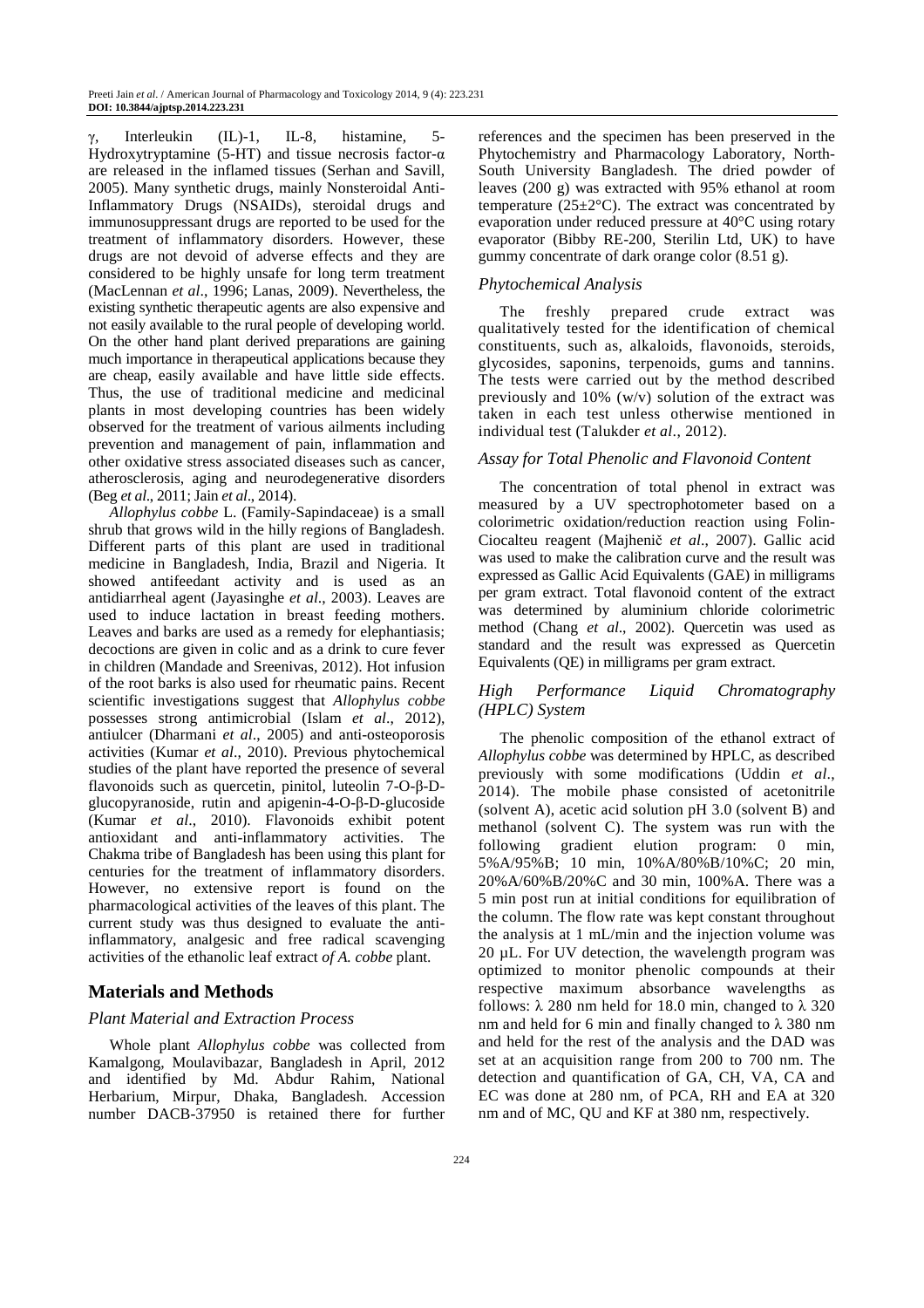#### *Experimental Animals*

Swiss-Albino mice aged about 4-5 weeks with average weight of 25-35 g and Long Evans rats of either sex having average weight of 100-130 g were used for the experiments and maintained in the animal house of the Department of Pharmaceutical Sciences, North South University Bangladesh for acclimation. These animals were originally obtained from International Centre for Diarrhoeal Disease Research, Bangladesh (ICDDR, B). They were housed in standard cages under standard environmental conditions of room temperature at  $24\pm1\degree C$  and 55-65% relative humidity with 12 h dark light cycle and provided with standard food for rodents and water *ad libitum*. All experiments involving animals were conducted according to the UK Home Office regulations (UK Animals Scientific Procedures Act 1986) and the 'Principles of Laboratory Animal Care' (National Institutes of Health publication no. 86-23, revised 1985).

## *Analgesic Activity Studies*

#### *Hot Plate Test*

The hot plate test method was employed to assess the analgesic activity in accordance with the method described previously with minor modification (Williamson *et al*., 1996). The experimental animals were divided into control, positive control and test groups with six mice in each group. The animals of test groups received test samples at the doses of 250 and 500 mg kg<sup>−</sup><sup>1</sup> body weight, positive control group was administered diclofenac sodium at the dose of 10 mg kg<sup>−</sup><sup>1</sup> body weight and vehicle control group was treated with 1% Tween 80 solution in distilled water at the dose of 10 mL  $kg^{-1}$  body weight orally. In this test, the animals were positioned on Eddy's hot plate kept at a temperature of 55±0.5°C. The test samples and the standard drug were administered 30 min before the beginning of the experiment. Reaction time was recorded when animals licked their fore or hind paws, or jumped at 0, 60, 120, 180 and 240 min. A cut-off period of 20 sec was observed to avoid paw damage. The antinociceptive response latency was recorded from the time between placement and licking of fore or hind paws or jumping movements of the animals. Percent Analgesic Score (PAS) was calculated as:

$$
PAS = (T_a - T_b) / T_a \times 100
$$

#### Where:

 $T<sub>b</sub>$  = Reaction time (sec) before drug administration;  $T_a$  = Reaction time (sec) after drug administration.

## *Acetic Acid Induced Writhing Test*

The methods of (Williamson *et al*., 1996; Amabeoku and Kabatende, 2012; Koster *et al*., 1959) were used for the assessment of the antinociceptive activity of *Allophylus cobbe* extract. Different groups containing six mice each, received normal saline solution (10 mL kg<sup>−</sup><sup>1</sup> ) (i.e., control), diclofenac sodium (10 mg  $kg^{-1}$ ), or plant extract (250 and 500 mg  $kg^{-1}$ ) orally. Thirty minutes later, 0.6% acetic acid (10 mL  $kg^{-1}$ ) solution was injected intraperitoneally to all animals in the different groups. The number of writhes (abdominal constrictions) occurring between 5 to 15 min after acetic acid injection was counted. The number of writhes in each treated group was compared to that of a control group while diclofenac sodium served as a reference standard (positive control).

The percentage inhibition of writhing was calculated using the following formula:

Percent Inhibition = 
$$
(1 - W_{t}/W_c) \times 100
$$

where,  $W_c$  and  $W_t$  represent the average number of writhing produced by the control and the test group, respectively.

# *Evaluation of Anti-Inflammatory Effect by Carrageenan Induced Paw Edema Method*

The anti-inflammatory activity of the ethanol extract of *Allophylus cobbe* was investigated on carrageenan induced inflammation in rat paw following an established method (Winter *et al*., 1962; Williamson *et al*., 1996). Rats were randomly divided into four groups, each consisting of five animals, of which group I was kept as control that received only distilled water. Group II received standard, diclofenac sodium (10 mg kg<sup>-1</sup>) as the reference drug for comparison while Group III and Group IV were given the test extract at a dose of 250 and 500 mg  $kg^{-1}$  body weight respectively. Half an hour after the oral administration of the test materials, 1% carrageenan was injected to the right hind paw of each animal (Winter *et al*., 1962). Paw edema volume was measured at 0, 60, 120 and 180 min using a Plethysmometer (Model 7141, UGO Basile, Italy) after administration of carrageenan. The left hind paw served as a reference non-inflamed paw for comparison. The average percent increase in paw volume with time was calculated and compared against the control group. Percent inhibition was calculated using the formula:

Percent Inhibition = 
$$
(1 - V_t / V_c) \times 100
$$

where,  $V_c$  and  $V_t$  represent the average paw volume of control and treated animal respectively.

#### *Antioxidant Activity*

The antioxidant activity of the extract was measured in terms of hydrogen donating or radical scavenging ability of the stable 1, 1-Diphenyl-2-Picrylhydrazyl (DPPH) free radical (Braca *et al*., 2001). Briefly, 0.1 mL of plant extract at various concentrations was added to 3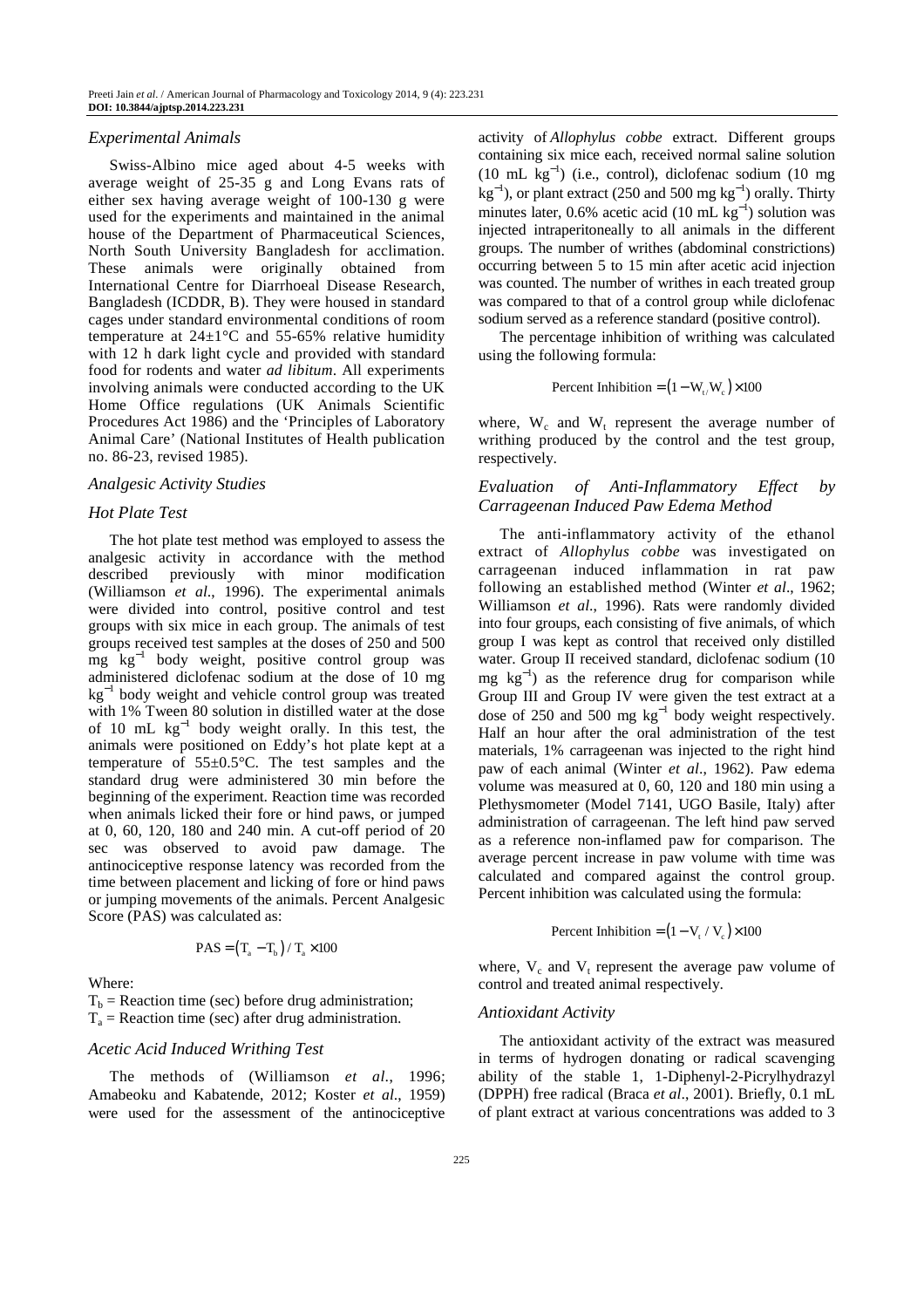mL of a 0.002% methanolic solution of DPPH. The reaction mixtures were incubated for 30 min at room temperature and the absorbance at 517 nm was measured against a blank. A low absorbance of the reaction mixture indicated a high free radical scavenging activity. Ascorbic acid was used as standard in the experiment. The radical scavenging activity was calculated using the following formula:

> $=\left[\left( \rm{Abs}_{\rm{control}}\text{-} \rm{Abs}_{\rm{sample}}\right)/\rm{Abs}_{\rm{control}}\right]\times100$ Percentage of inhibition

#### *Statistical Analysis*

The data are expressed as the mean  $\pm$  SEM analyzed by one-way Analysis of Variance (ANOVA) and Dunnett's *t*-test was used as the test of significance. P value<0.05 was considered as the minimum level of significance. All statistical tests were carried out using SPSS statistical software.

# **Results**

#### *Phytochemical Analysis*

Preliminary phytochemical screening of the ethanol extract of *Allophylus cobbe* revealed the presence of various bioactive components of which flavonoids, alkaloids, terpenoids, tannins, gums and carbohydrates were the most prominent. Total phenolic content present in the extract was 55 mg GAE/g extract while total flavonoid present was 30 mg QEE/g extract.

# *HPLC-DAD Analysis of Phenolic Compounds Present in Allophylus Cobbe*

The chromatographic separation of polyphenols in ethanol extract of *Allophylus cobbe* is shown in Fig. 1. The experimental results indicated that the extract contains (+) catechin hydrate, (–)-epicatechin, caffeic acid, *p*-coumaric acid and quercetin (Table 1). However, (+)-catechin hydrate and (–)-epicatechin seems to be plenty in the extracts.

### *Analgesic Activity*

## *Hot Plate Test*

The ethanolic extract of the plant significantly increased the reaction time of heat sensation in mice at the doses of 250 and 500 mg  $kg^{-1}$  (Table 2). In the 3rd h of study, the extract increased the reaction time of heat sensation to 35.31 and 20.44% at the doses of 250 and 500 mg kg<sup>-1</sup> BW respectively while that of the standard drug was 42.73% and the results were found to be highly statistically significant  $(p<0.001)$ . However, the extract exhibited no dose dependent increase in latency time when compared with the control.

#### *Acetic Acid-Induced Writhing Test*

Inhibition of licking response in mice due to the administration of the test drugs during acetic acidinduced writhing test is shown in Fig. 2. The oral administration of both doses of extract significantly  $(p<0.001)$  attenuated the acetic acid-induced abdominal writhes in mice. The percent inhibition of writhing response by the extract was 85.96 and 78.07% at 250 and  $500 \text{ mg} \text{ kg}^{-1}$  doses respectively while the standard diclofenac sodium  $(10 \text{ mg kg}^{-1})$  showed 66.67% inhibition in comparison with the control.

## *Anti-Inflammatory Activity*

Results from carrageenan induced paw edema test, showed that ethanolic extract of *A. cobbe* leaves possess significant anti-inflammatory activity (Fig. 3). The extract was administered orally at the doses of 250 and 500 mg  $kg^{-1}$  body weight of the animals. The most prominent inhibition of 58.88% at 250 mg  $kg^{-1}$  was observed at the 3rd h of study, while the standard diclofenac sodium  $(10 \text{ mg kg}^{-1})$  showed 41.62% inhibition in comparison with the control. The result was found to be highly statistically significant at the 3rd h after administration of the sample drugs  $(p<0.001)$ .

#### *Antioxidant Activity*

The antioxidant activity of the extracts was determined using DPPH method because it is one of the most effective methods for evaluating radical-scavengers. The DPPH radical contains an odd electron which is responsible for the absorbance at 517 nm and also for a visible deep purple color. Figure 4 shows the DPPH radical scavenging activity of the extract and ascorbic acid which was used as standard in this study. At a concentration of 200  $\mu$ g mL<sup>-1</sup>, the scavenging activity of the ethanol extract (91.53% inhibition) was comparable to that of the standard ascorbic acid (99.3% inhibition).

Table 1. Contents of polyphenolic compounds in the ethanol extract of *Allophylus cobbe*

| Polyphenolic compound | Ethanol extract of Allophylus cobbe |       |  |  |
|-----------------------|-------------------------------------|-------|--|--|
|                       | Content $(mg/100 g$ of dry extract) | % RSD |  |  |
| <b>CH</b>             | 175.47                              | 2.01  |  |  |
| <b>CA</b>             | 4.61                                | 0.32  |  |  |
| EC                    | 67.74                               | 1.68  |  |  |
| <b>PCA</b>            | 4.01                                | 0.63  |  |  |
| QU                    | 4.35                                | 0.71  |  |  |

CH, (+)-catechin hydrate; CA, caffeic acid; EC, (–)-epicatechin; PCA, *p*-coumaric acid; QU, quercetin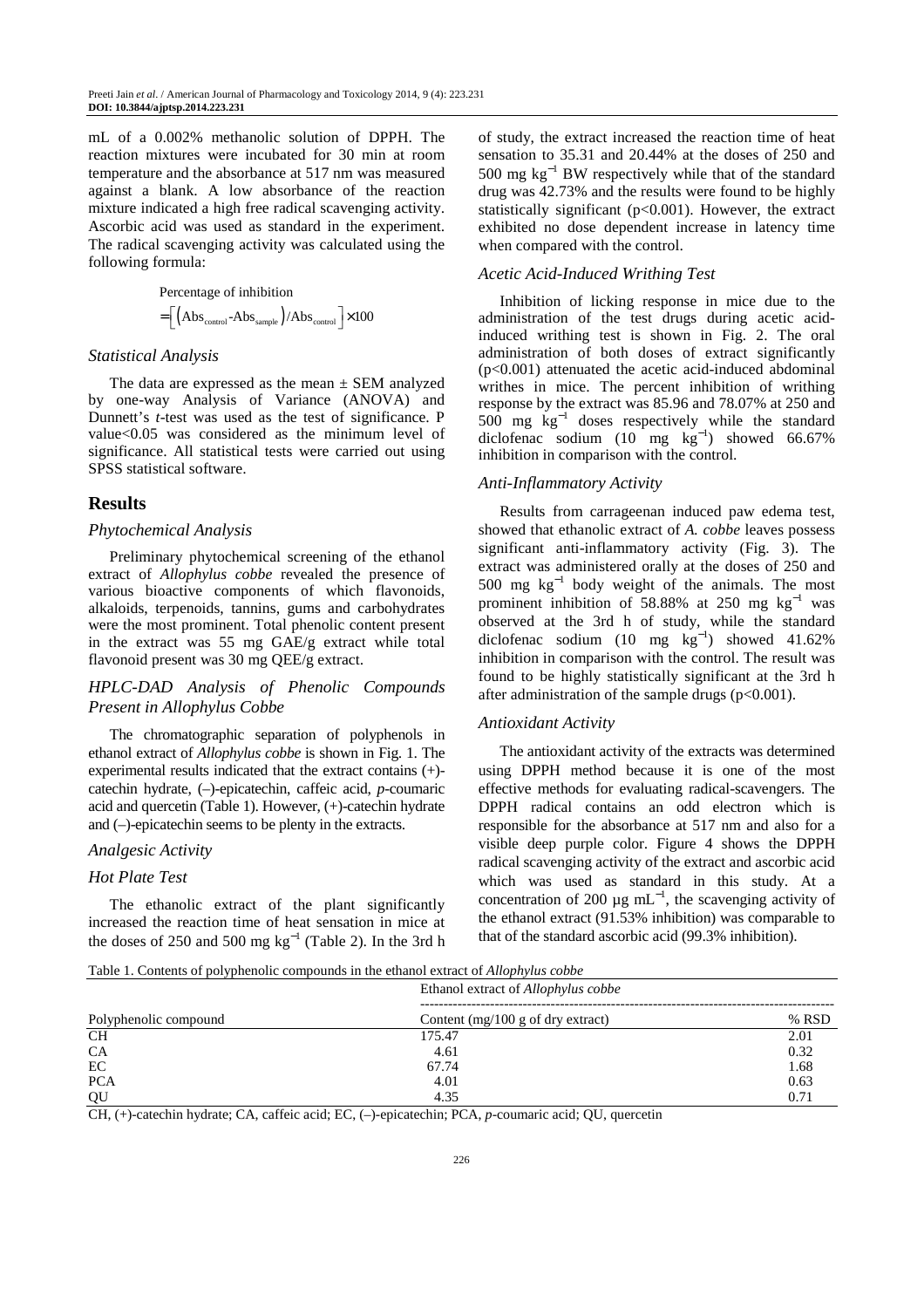Preeti Jain *et al*. / American Journal of Pharmacology and Toxicology 2014, 9 (4): 223.231 **DOI: 10.3844/ajptsp.2014.223.231** 

| Table 2. Effect of the ethanol extract of <i>Allophylus cobbe</i> on latency to hot plate test |  |  |  |  |
|------------------------------------------------------------------------------------------------|--|--|--|--|
| Reaction time at different time intervals (in sec)                                             |  |  |  |  |

| Group                             | () min           | $60 \text{ min}$         | 120 min                                 | $180 \text{ min}$               | $240 \text{ min}$                   |
|-----------------------------------|------------------|--------------------------|-----------------------------------------|---------------------------------|-------------------------------------|
| Control                           | $10.70 \pm 0.85$ | $8.00 + 0.81$            | $6.58 + 0.64$                           | $5.52+0.55$                     | $5.00+0.44$                         |
| Standard                          | $9.14 \pm 0.52$  | $12.60 \pm 0.94$ (27.46) | $14.16 \pm 1.08$ <sup>***</sup> (35.45) | $15.96 \pm 0.68$ ***<br>(42.73) | $12.48 \pm 0.69$ (26.76)            |
| Allophylus cobbe 250 mg $kg^{-1}$ | $9.38 \pm 1.04$  | $12.36 \pm 2.14(24.11)$  | $13.66 \pm 1.14$ **<br>(31.33)          | $14.50 \pm 1.39$ ***<br>(35.31) | $12.30\pm0.81$ <sup>*</sup> (23.74) |
| Allophylus cobbe 500 mg $kg^{-1}$ | $10.20 \pm 0.87$ | $11.82 \pm 0.65$ (13.71) | $12.26 \pm 1.03$ ***<br>(16.80)         | $12.82 \pm 1.39$<br>(20.44)     | $11.78 \pm 0.68$ (13.41)            |

Data are represented as the mean  $\pm$  SEM, (n = 5); Values in parentheses indicate percent increase in reaction time; \*p<0.05, \*\*p<0.01, \*\*\*p<0.001 were considered statistically significant as compared to control



Fig. 1. HPLC chromatogram of ethanol extract of *Allophylus cobbe* L. Peaks: 1, (+)-catechin; 2, caffeic acid; 3, (–)-epicatechin; 4, *p*coumaric acid; 5, quercetin



Fig. 2. Effect of the ethanol extract of *Allophylus cobbe* on acetic acid-induced writhing in mice. A) Number of writhing, B) % inhibition of pain. Data are represented as the mean  $\pm$  SEM, (n = 5); \*\*p<0.001 was considered statistically significant as compared to control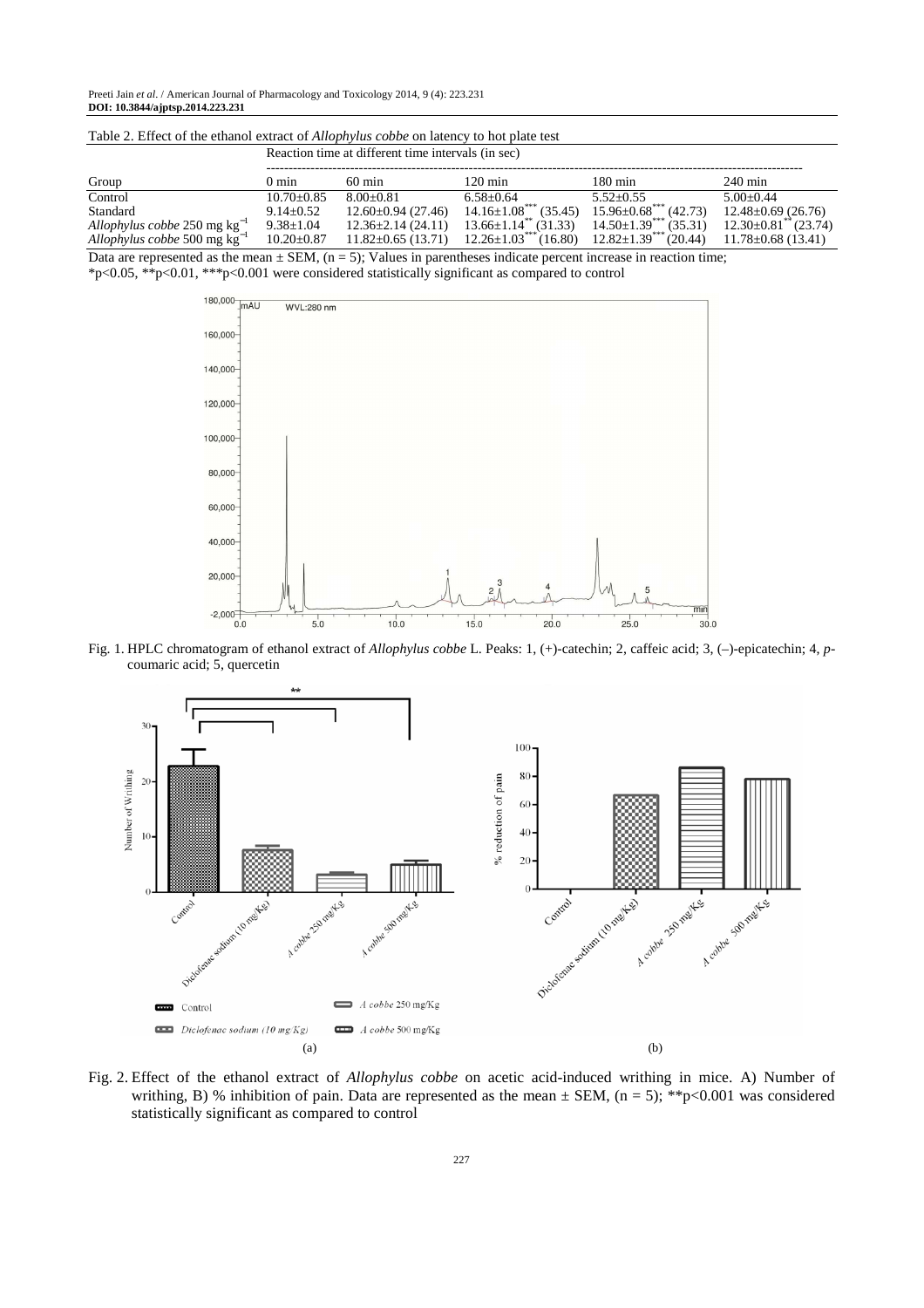

Fig. 3. Anti-inflammatory activity of ethanol extract of *Allophylus cobbe* using carrageenan-induced rat paw edema method. Data are represented as the mean  $\pm$  SEM, (n = 5); a vs b, carrageenan vs treatment, p<0.05 was considered significantly different in comparison with control



Fig. 4. DPPH radical scavenging activity of the ethanolic extract of *A. cobbe* leaf in comparison to ascorbic acid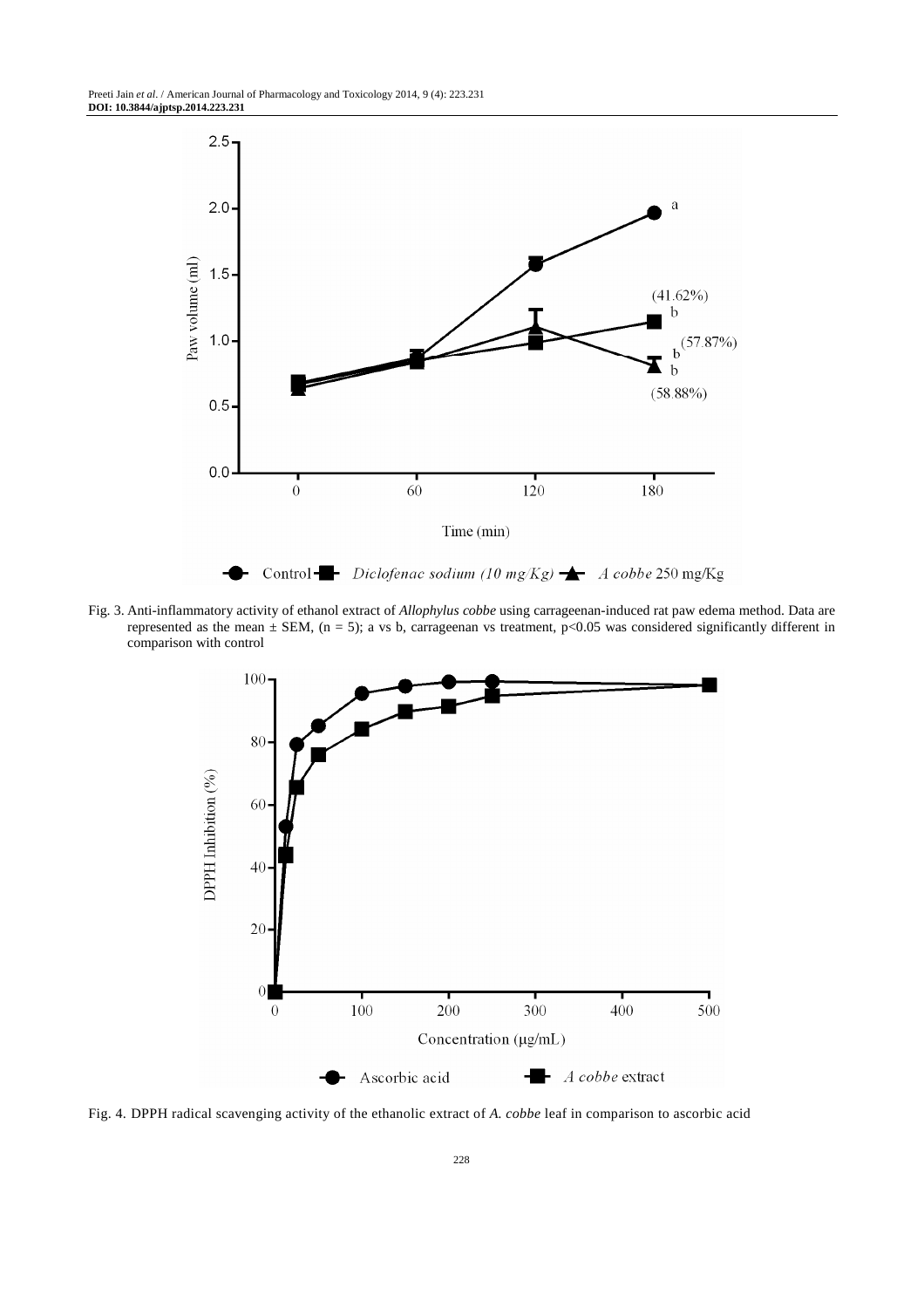## **Discussion**

In this study, we reported the effect of ethanol extract of *Allophylus cobbe* on various experimental animal models of pain and inflammation. Antioxidant effect of the extract was also evaluated using DPPH method. The extract significantly inhibited the nociception produced by hot plate and writhing induced by acetic acid. The extract also significantly attenuated carrageenan-induced rat right hind paw edema. Moreover, HPLC-DAD analysis of *Allophylus cobbe* extract confirmed the presence of anti-inflammatory phenolic compounds such as catechin and epicatechin.

Earlier investigations suggested that the use of acetic acid induced writhing and hot plate tests for the evaluation of peripherally and centrally acting analgesic drugs respectively (Koster *et al*., 1959; Williamson *et al*., 1996). Pain induced by thermal stimulus of the hot plate is specific for centrally mediated nociception (Amabeoku and Kabatende, 2012). The ability of *A. cobbe* extract to prolong the reaction latency to thermally-induced pain in mice as observed in the hot plate test suggests central analgesic activity. The acetic acid-induced abdominal constriction method is widely used for the evaluation of peripheral antinociceptive activity (Koster *et al*., 1959; Silva *et al*., 2013). Generally, acetic acid causes writhing or nociception by stimulating the production of prostaglandins (Satyanarayana *et al*., 2004). Local peritoneal receptors are postulated to be partly involved in the abdominal constriction response (Correa and Calixto, 1993; Mbiantcha *et al*., 2011). The method has been associated with prostanoids in general, e.g., increased levels of  $PGE_2$  and  $PGF_{2\alpha}$  in peritoneal fluids as well as lipoxygenase products (Duarte *et al*., 1988; Khan *et al*., 2010). Therefore, the results of the acetic acid-induced writhing strongly suggest that the mechanism of action of this extract is linked partly to lipoxygenases and/or cyclo-oxygenases pathways. The fact that the extract at the doses tested produced analgesia in both the nociceptive pain models further demonstrates that the extract possesses both central and peripherally mediated analgesic activities.

Carrageenan induced rat paw edema was measured for testing the anti-inflammatory activity of *Allophylus cobbe* extract. Carrageenan is a phlogistic agent which is used for testing anti-inflammatory drugs as it is nonantigenic and is devoid of apparent systemic effect (Lima *et al*., 2007). Carrageenan model of inflammation is also said to be biphasic. Generally, in the first phase, histamine, serotonin and kinnins are released and form nonphagocytic edema in the first hour while the second phase is attributed to the release of prostaglandins and lysosome enymes in the second to the third hour (Khan *et al*., 2009; Muhammad *et al*., 2012). The second phase is sensitive to most clinically effective

anti-inflammatory drugs (Muhammad *et al*., 2012). The results of present study indicate that the extract significantly inhibited the carrageenan-induced acute inflammation in the 3rd h of study and the finding was comparable to that of the standard diclofenac sodium. So, the anti-inflammatory effect of *A. cobbe* extract may be due to its suppressive action on prostaglandin, protease or lysosome synthesis or activity. The phytochemical screening of the ethanolic extract of *Allophylus cobbe* revealed the presence of alkaloids, carbohydrates, flavonoids, saponins and tannins. HPLC analysis of the extract further confirmed the presence of several flavonoids and tannins. Flavonoids, saponins and tannins have been shown to exert analgesic effect on acetic acid induced writhing test (Calixto *et al*., 2000). Previous reports also suggest that catechins, quercetin may exhibit anti-nociceptive and antiinflammatory activity by inhibiting the pronociceptive cytokine production (e.g., TNF- $\alpha$  and IL-1 $\beta$ ) and the oxidative imbalance mediated inflammatory pain (Maroon *et al*., 2010; Valerio *et al*., 2009). Hence, the flavonoids and tannins present in the extract might be responsible partly for the observed analgesic and antiinflammatory effects.

The extract exhibited significant antioxidant activity which was determined by DPPH method. Ascorbic acid was chosen as the reference antioxidant in this study. The results suggest that *A. cobbe* leaf extract *might* serve as a potent therapeutic agent for scavenging of free radicals and the regulation of pathological conditions caused by oxidative stress. The observed antioxidant effect of the plant extract could be attributed to the presence of polyphenolic compounds (Omoruyi *et al*., 2012). The results are in line with the previous studies which reported that the free radical scavenging activity of plant extracts correlate with the phenolic content (Omoruyi *et al*., 2012; Jain *et al*., 2014).

## **Conclusion**

Our current investigation demonstrates the scientific rationale for the folkloric uses of the plant in the management of pain, inflammation and other oxidative stress associated disorders. Nevertheless, further research is needed towards isolation and identification of active principles present in the extracts which could possibly be exploited for pharmaceutical use. This will also help in elucidation of the possible mechanisms of action responsible for various pharmacological activities of this plant extract.

## **Acknowledgement**

Authors acknowledge the logistic support provided by the North South University, Bangladesh to carry out this research.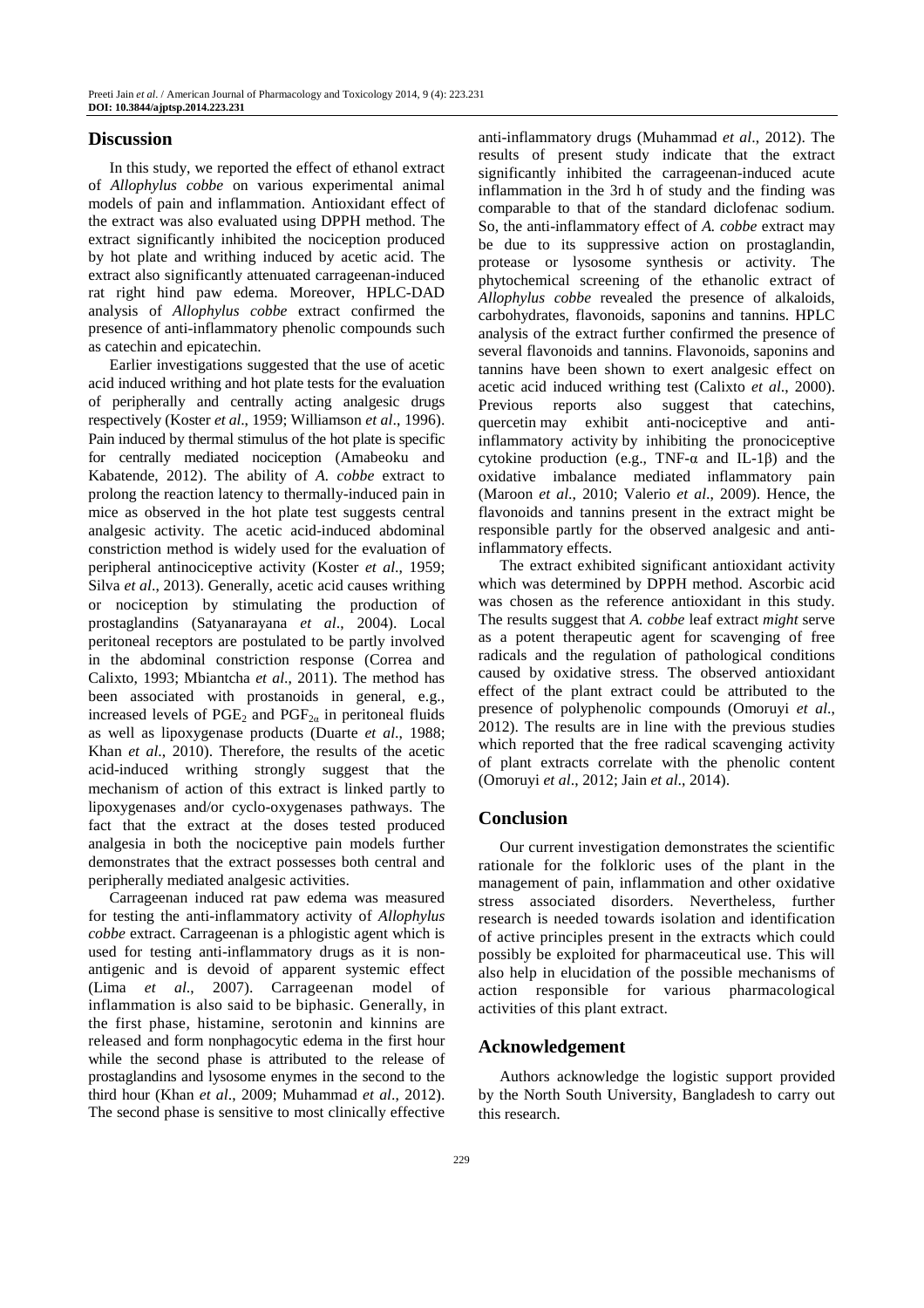# **Declaration of Interest**

The authors declare that they do not have any conflict of interest.

# **Author's Contributions**

**Preeti Jain:** Provided supervision, participated in the research design and drafting of the manuscript.

**Md. Selim Hossain, Kaniz Fatema, Md. Ali Akbar, Hossain and Kafil Uddin Mazumder:** Carried out the experiments

**Hemayet Hossain:** Participated in experiments and analysis of data.

**Md. Ashraful Alam:** Performed statistical analysis and participated in manuscript preparation.

**Hasan Mahmud Reza:** Discussed the analyses, presentation of data and critically reviewed the manuscript. All authors read and approved the final manuscript.

# **References**

- Amabeoku, G.J. and J. Kabatende, 2012. Antinociceptive and anti-inflammatory activities of leaf methanol extract of *Cotyledon orbiculata* L. (Crassulaceae). Adv. Pharmacological Sci. DOI: 10.1155/2012/862625
- Beg, S., S. Swain, H. Hasan, M.A. Barkat and M.S. Hussain, 2011. Systematic review of herbals as potential anti-inflammatory agents: Recent advances, current clinical status and future perspectives. Pharmacogn. Rev., 5: 120-137. DOI: 10.4103/0973-7847.91102
- Braca, A.T., D.B. Nunziatina, D. Lorenzo, C. Pizza and M. Politi *et al*., 2001. Antioxidant principles from Bauhinia terapotensis. J. Nat. Prod., 64: 892-895**.**  DOI: 10.1021/np0100845
- Calixto, J.B., A. Beirith, J. Ferreira, A.R.S. Santos and V.C. Filho *et al*., 2000. Naturally occurring antinociceptive substances from plants. Phytother. Res., 14: 401-418. PMID: 10960893
- Chang, C.C., M.H. Yang, H.M. Wen and J.C. Chern, 2002. Estimation of total flavonoid content in Propolis by two complementary colorimetric methods. J. Food Drug Analysis, 10: 179-180.
- Correa, C.R. and J.B. Calixto, 1993. Evidence for participation of B1 and B2 kinin receptors in formalin-induced nociceptive response in the mouse. Brit. J. Pharmacol., 110: 193-198. PMID: 8220879
- Dharmani, P., P.K. Mishra, R. Maurya, V.C. Singh and G. Palit, 2005. *Allophylus serratus*: A plant with potential anti-ulcerogenic activity. J. Ethnopharmacol., 99: 361-366. PMID: 15878649
- Duarte, I.D., M. Nakamura and S.H. Ferreira, 1988. Participation of the sympathetic system in acetic acid-induced writhing in mice. Braz. J. Med. Biol. Res., 21: 341-343. PMID: 3203167
- Islam, M.T., M.A. Noor, B. Karon and R.M. De Freitas, 2012. *In vitro* antimicrobial and brine shrimp lethality of *Allophylus cobbe* L. Ayu, 33: 299-302. DOI: 10.4103/0974-8520.105256
- Jain, P., K.R. Hossain, T.R. Mishu and H.M. Reza, 2014. Antioxidant and antibacterial activities of *spondias pinnata* Kurz. Leaves. Eur. J. Med. Plants, 4: 183-195. DOI: 10.9734/EJMP/2014/7048
- Jayasinghe, U.L., B.M. Kumarihamy, A.G. Bandara, J. Waiblinger and W. Kraus, 2003. Antifeedant activity of some Sri Lankan plants. Nat. Prod. Res., 17: 5-8. DOI: 10.1080/10575630290034285
- Khan, H., M. Saeed, A.U. Gilani, M.A. Khan and A. Dar *et al*., 2010. The antinociceptive activity of *Polygonatum verticillatum* rhizomes in pain models. J. Ethnopharmacol., 127: 521-527. PMID: 19853648
- Khan, M.A., H. Khan, S. Khan, T. Mahmood and P.M. Khan *et al*., 2009. Antiinflammatory, analgesic and antipyretic activities of *Physalis minima* Linn. J. Enzyme. Inhib. Med. Chem., 24: 632-637. DOI: 10.1080/14756360802321120
- Koster, R., M. Anderson and E.J. Debeer, 1959. Acetic acid for analgesic screening. Fed. Proc., 18: 412-418.
- Kumar, M., P. Rawat, P. Dixit, D. Mishra and A.K. Gautam *et al*., 2010. Antiosteoporotic constituents from Indian medicinal plants. Phytomed., 179: 93-99.
- Lanas, A., 2009. Nonsteroidal antiinflammatory drugs and cyclooxygenase inhibition in the gastrointestinal tract: A trip from peptic ulcer to colon cancer. Am. J. Med. Sci., 338: 96-106. PMID: 19680014
- Lima, L.M., F.F. Perazzo, J.C.T. Carvalho and J.K. Bastos, 2007. Antiinflammatory and analgesic activities of the ethanolic extracts from *Zanthoxylum riedelianum* (Rutaceae) leaves and stem bark. J. Pharm. Pharmaco.. 59: 1151-1158. DOI: 10.1211/jpp.59.8.0014
- MacLennan, A.H., D.H., Wilson and A.W. Taylor, 1996. Prevalence and cost of alternative medicine in Australia. Lancet, 347: 569-573. DOI: 10.1016/S0140-6736(96)91271-4
- Majhenič, L., M. Škerget and Ž. Knez, 2007. Antioxidant and antimicrobial activity of guarana seed extracts. Food Chem., 104: 1258-1268. DOI: 10.1016/j.foodchem.2007.01.074
- Mandade, R. and S.A. Sreenivas, 2012. A review on gastric ulcer remedies used in ayurvedic system of Medicine. Int. J. Institutional Pharmacy Life Sci., 2: 95-104.
- Maroon, J.C., J.W. Bost and A. Maroon, 2010. Natural antiinflammatory agents for pain relief. Surg. Neurol. Int., 1: 80-80. DOI: 10.4103/2152-7806.73804
- Mbiantcha, M., A. Kamanyi, R.B. Teponno, A.L. Tapondjou and P. Watcho *et al*., 2011. Analgesic and antiinflammatory properties of extracts from the bulbils of *Dioscorea bulbifera* L. var sativa (Dioscoreaceae) in mice and rats. Evid. Based Complement. Alternat. Med. DOI: 10.1155/2011/912935